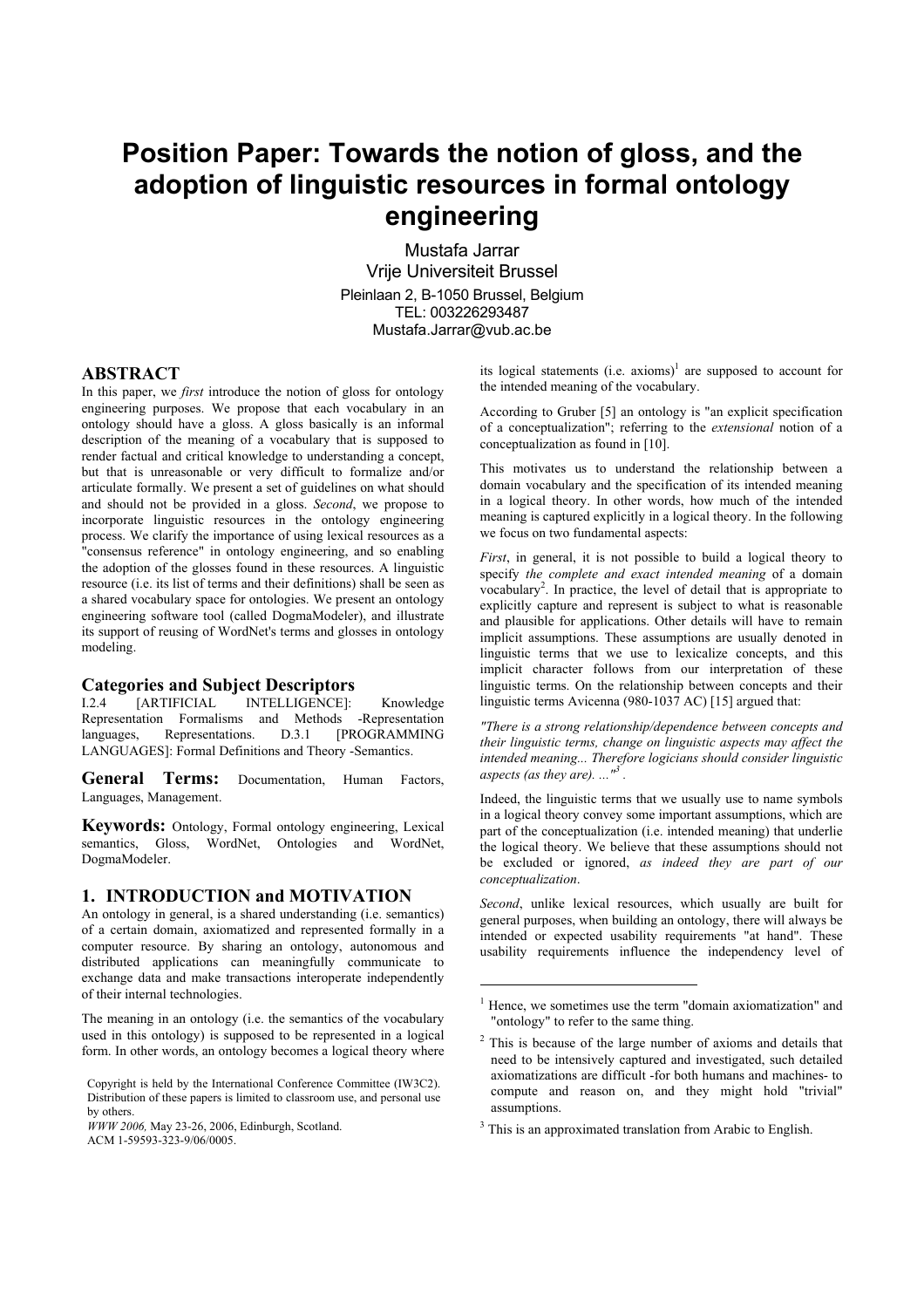ontology axioms. In the problem-solving research community, this is called the *interaction problem*. Bylander and Chandrasekaran argue that:

"*Representing knowledge for the purpose of solving some problem is strongly affected by the nature of the problem and the inference strategy to be applied to the problem*." [20]

The main challenge of usability influence is that different usability perspectives (i.e. different purposes of *what an ontology is made for* and *how it will be used*) lead to different - and sometimes conflicting - axiomatizations *although these axiomatizations might agree at the domain level*<sup>4</sup> [11, 12].

Hence, we share Guarino and Giaretta's viewpoint [7], that an ontology only approximates its underlying conceptualization; and that a domain axiomatization should be *interpreted intensionally*<sup>5</sup>, referring to the intensional notion of a conceptualization. Guarino and Giaretta pointed out that Gruber's definition [5] does not adequately fit the purposes of an ontology. They pointed out that according to Gruber's definition, the re-arrangement of domain objects (i.e. different state of affairs) corresponds to *different* conceptualizations. Guarino and Giaretta argue correctly that a conceptualization benefits from invariance under changes that occur at the instance level by transitions between merely different "states of affairs" in a domain, and thus *should not be extensional*. Instead, they propose a conceptualization as an *intensional semantic structure* (i.e. abstracting from the instance level), which *encodes implicit rules* constraining the structure of a piece of reality. Indeed, this definition allows for the focus on the meaning of domain vocabularies (by capturing their intuitions) independently of a state of affairs. See [6] for the details and formalisms.

l

Not only as a matter of definition (i.e. of what an ontology is and how its axioms are interpreted), but also representing semantics in a logical theory triggers other ontology engineering challenges. For example, the maintenance of (specially large-scale and multidomain) ontologies becomes a complex process because understanding the meaning of an individual vocabulary needs one to browse and understand many different formal axioms. In case of lightweight ontologies (e.g. with a minimum number of axioms, where some critical assumptions about the meaning remain implicit), it will be more difficult for different ontology developers and maintainers, to know what was originally intended, or what the modeling decisions and choices were.

Accordingly, in order to achieve efficient maintenance and evolution, critical assumptions that make clear the factual meaning of an ontology vocabulary should be rendered and included in the ontology, *even if informally*, to facilitate both users' and developers' commonsense perception of the subject matter. It is important, not only for future maintenance but also advised for the collaborative and distributed development of ontologies.

In this paper, we propose that (in addition to formal axioms) each vocabulary in an ontology should have a *gloss* (see section 2). For ontology engineering purposes, we shall define a gloss as an informal (but controlled) description that accounts for the *factual* meaning of a vocabulary. A set of guidelines on what should and should not be provided in a gloss shall also be presented.

Furthermore, in section 3 we propose to incorporate existing linguistic resources in the ontology modeling process. We will clarify the importance of using lexical resources as a consensus reference in ontology engineering (for investigating and rooting concepts), and so enabling the adoption of the glosses found in these resources. We present an ontology engineering tool (called DogmaModeler), and illustrate its adoption of WordNet's glosses in ontology modeling.

### **2. THE NOTION OF GLOSS**

In addition to its formal definition, we propose that each concept in an ontology to be also described by a gloss. A gloss is an auxiliary informal description for the commonsense perception of humans of the intended meaning of a linguistic term. See Figure 1. An ontology, in this way, will have twofold parts: its typical formal axioms (i.e. concepts, relations, and rules/constraints), and informal descriptions (i.e. glosses of concepts).

The purpose of a gloss *is not* to provide or catalogue general information and comments about a concept, as conventional dictionaries and encyclopedias do [14]. A gloss, for formal ontology engineering purposes, is supposed to render factual knowledge that is critical to understanding a concept, but that is unreasonable, implausible, or very difficult to formalize and/or articulate explicitly.

<sup>&</sup>lt;sup>4</sup> For example, when integrating two ontologies (even they capture the same domain entities) one may find *formal* conflicts and disagreements between them, only because of the differences in their usability perspectives, different granularity, representation primitives and constructs (i.e. epistemology [4]), purpose, application, context, scope boundaries, etc.

<sup>5</sup> On the deference between "extensional" and "Intensional" semantics, we use the following simple description that we found in [17]: "The extensional semantics (value or denotation) of the expressions of a logic are relative to a particular interpretation, model, or situation. The extensional semantics of CarPool World, for example, are relative to a particular day. The denotation of a proposition is either True or False. If P is an expression of some logic, we will use [[P]] to mean the denotation of P. If we need to make explicit that we mean the denotation relative to situation S, we will use [[P]]S. The intensional semantics (or intension) of the expressions of a logic are independent of any specific interpretation, model, or situation, but are dependent only on the domain being conceptualized. If P is an expression of some logic, we will use [P] to mean the intension of P. If we need to make explicit that we mean the intension relative to domain D, we will use [P]D. Many formal people consider the intension of an expression to be a function from situations to denotations. For them, [P]D(S) = [[P]]S. However, less formally, the intensional semantics of a wfp can be given as a statement in a previously understood language (for example, English) that allows the extensional value to be determined in any specific situation.".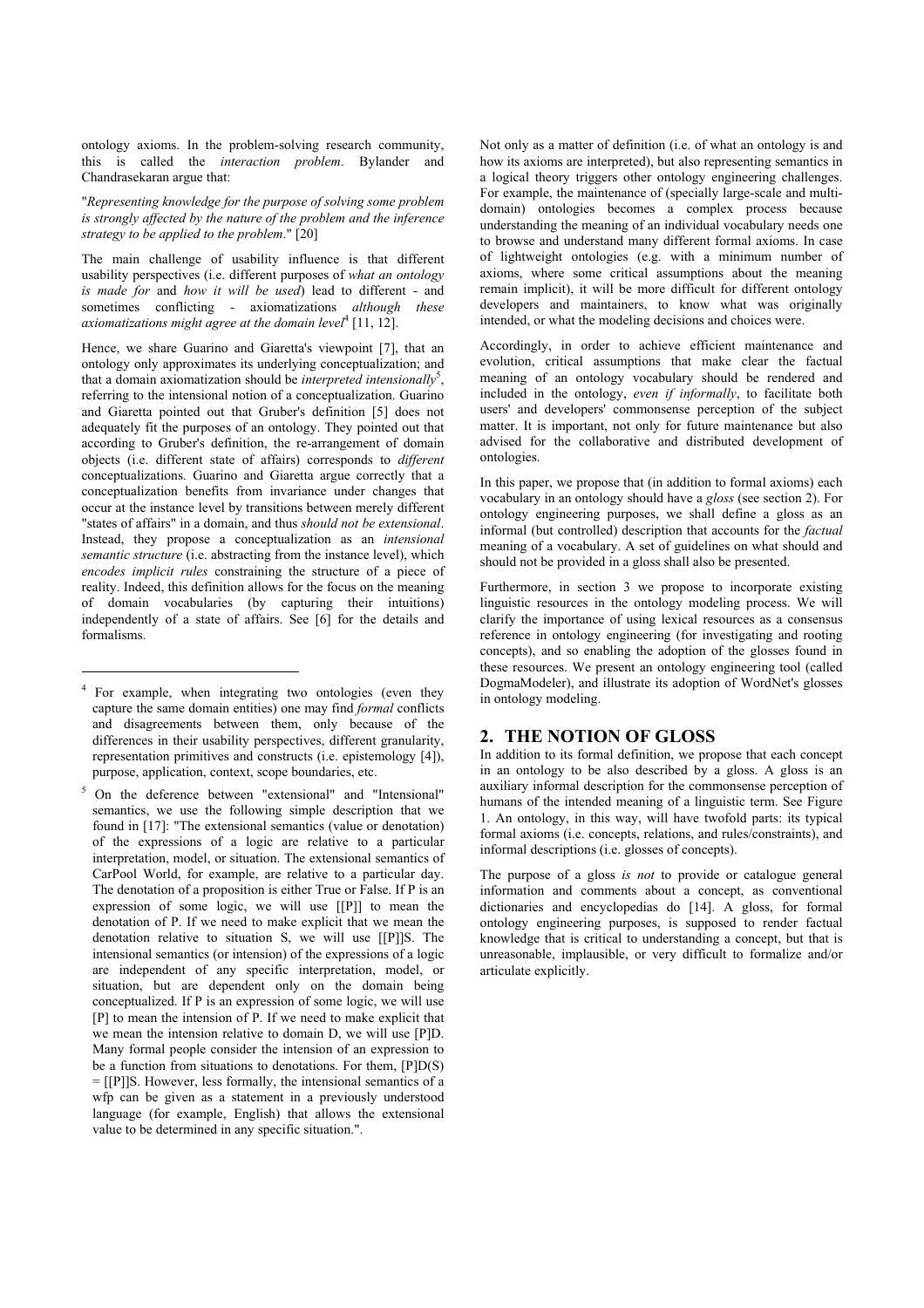| ConceptID | Context      | Term        | Gloss.                                                                                                                                                                                                                                        |
|-----------|--------------|-------------|-----------------------------------------------------------------------------------------------------------------------------------------------------------------------------------------------------------------------------------------------|
| 154001    | Bibliography | <b>ISBN</b> | The acronym for International Standard Book Number, A unique worldwide<br>identifier of book, to identify publisher, title, edition, and volume number,<br>assigned by standard book numbering agencies.                                      |
| 154002    | Bibliography | Name        | A language unit by which a person or thing is known.                                                                                                                                                                                          |
| 154003    | Bibliography | Title       | A name heading a written work or a composition.                                                                                                                                                                                               |
| 154004    | Bibliography | <b>Book</b> | A written Material that vields knowledge or understanding, composed as pages<br>bound together and shielded by two covers and offered for distribution. For<br>example, Booklets, Manuals, e-Books, Cyclopedias, etc. are all types of books. |
| 154005    | Bibliography | Author      | A person or a corporate body (e.g. a group of persons, or an institution) who<br>originates and writes a book, article, essay, novel, poem or the like.                                                                                       |

**Figure 1. A list of concepts described by glosses.** 

 $\overline{a}$ 

The following are some guidelines to consider when deciding what should and should not be provided in a gloss.

- 1.It should start with the *principal/super type* of the concept being defined. For example, "Search engine: A computer program that ...", "Invoice: A business document that..."University: An institution of ...".
- 2.It should be written in the form of propositions, offering the reader inferential knowledge that helps him to construct the image of the concept. For example, instead of defining 'Search engine' as "*A computer program for searching the internet*", or "*One of the most useful aspects of the World Wide Web. Some of the major ones are Google, Galaxy... .*". One can also say "*A computer program that enables users to search and retrieve documents or data from a database or from a computer network...*".
- 3.More importantly, it should focus on distinguishing characteristics and intrinsic properties that differentiate the concept from other concepts. For example, compare the following two glosses of a 'Laptop computer': (1) "*A computer that is designed to do pretty much anything a desktop computer can do. It runs for a short time (usually two to five hours) on batteries*"; and (2) "*A portable computer small enough to use in your lap...*". Notice that according to the first gloss, a 'server computer' running on batteries can be seen as a laptop computer; also, a 'Portable computer' that is not running on batteries is not a 'Laptop computer'.
- 4.The use of supportive examples is strongly encouraged: (1) to clarify true cases that are commonly known to be false, or false cases that are known to be true; and (2) to strengthen and illustrate distinguishing characteristics (by using examples and counter-examples). The examples can be types and/or instances of the concept being defined. For example: "Legal Person: *An entity with legal recognition in accordance with law. It has the legal capacity to represent its own interests in its own name, before a court of law, to obtain rights or obligations for itself, to impose binding obligations, or to grant privileges to others, for example as a plaintiff or as a defendant. A legal person exists wherever the law recognizes, as a matter of policy, the personality of any entity, regardless of whether it is naturally considered to be a person. Recognized associations, relief agencies, committees and companies are examples of legal persons*".
- 5.It should be consistent with the formal axioms in the ontology. In other words, what have said in a gloss should not contradict the formal axioms, and vice versa.

6. It should be sufficient, clear, and easy to understand<sup>6</sup>.

One may notice that the information provided in a gloss can be translated, in principle, into formal axioms. However, recall that both should be seen and used in complement rather than as alternatives.

Glosses play a significant role during the ontology development, deployment, and evolution phases. As ontologies are being developed, reviewed, used, and maintained by many different people over different times and locations. Indeed, glosses are easier to understand and agree on than formal definitions, especially for non-intellectual domain experts. Glosses are a useful mechanism for understanding concepts *individually* without needing to browse and reason on the position of concepts within an axiomatized theory. Further, compared with formal definitions, glosses help to build a "deeper" intuition about concepts, by denoting implicit or tacit assumptions.

This approach has been applied in the CCFORM project (IST-2001-34908, 5th framework) where we have led the ontology development task, for developing a Customer Complaint Ontology (CCOntology) [11, 13]. Intensive discussions were carried out (by legal experts, market experts, application-oriented experts) for almost every gloss. We have found that the gloss modeling process is a great mechanism for brainstorming, domain analyses, domain understanding and for reaching (and documenting) consensus. Our approach to build this CCOntology was: 1) define the glosses of the main concepts, build the ontology (i.e. the formal part), 3) refine and extend the glosses. In other words, the glosses were developed (and reviewed) over several iterations. The first iteration was accomplished by a few (selected) experts before starting to build the formal part of the ontology. Further iterations have been carried out in parallel with the formal part. The final draft was reviewed and approved by several topic panels. Notice that in this way, we also allowed nonontology experts and lexicographers to participate actively in the ontology modeling and reviewing process. Some partners have even noted that the glosses are the most useful and reusable<sup>7</sup> component in the ontology. The glosses, which have been developed in English, have played the role of the key reference for lexicalizing the ontology into 11 other European languages. Translators have acknowledged that it guided their understanding

<sup>&</sup>lt;sup>6</sup> There is more to say on how to define a gloss; we limited ourselves in this paper to present the most relevant issues.

 $7$  The reusability here is gained, in our opinion, because glosses are free from a certain formal knowledge structure, i.e. epistemology.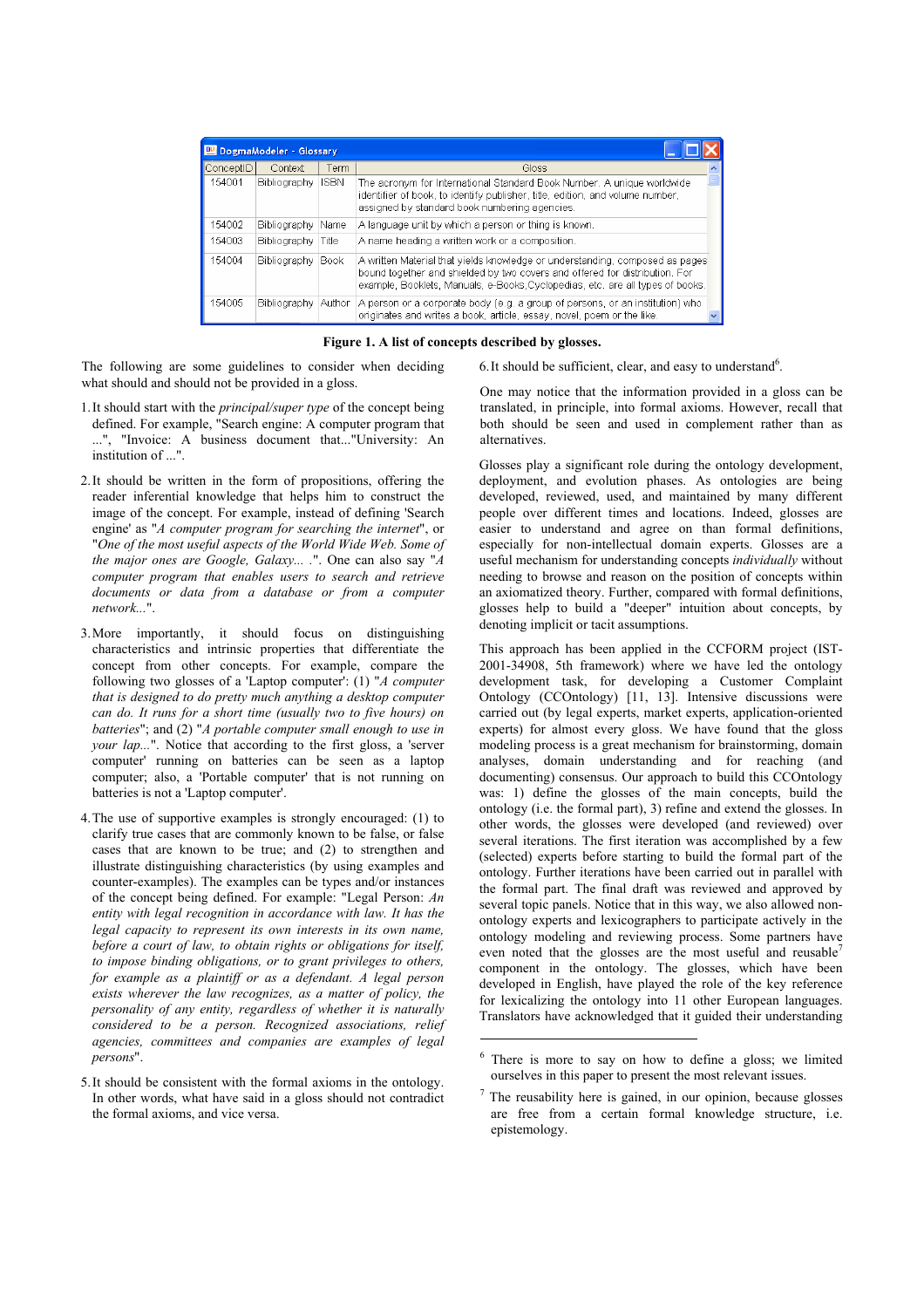of the intended meanings of the terms and allowed them to achieve better translation quality. See [11] for the details and lessons learnt.

Important lessons on "term documentation" can also be learned from another approach [19] for building an enterprise ontology.

## **3. INCORPORATING LINGUISTIC RESOURCES IN ONTOLOGY ENGINEERING**

In this section we present the second goal of the paper. We shall discuss the role of a linguistic resource in ontology engineering: 1) as consensus reference for investigating and rooting ontology concepts, and 2) as a resource of glosses.

#### **3.1 The Importance of Linguistic Resources**

One may wonder how ontology builders investigate the meaning of a vocabulary and how a consensus can be reached about it. As we have discussed earlier, this process usually is influenced by usability perspectives and requirements at hand (i.e. why this meaning is axiomatized for, and how it will be used). Many researchers also admit that a conceptualization reflects a particular viewpoint and that it is entirely possible that every person has his own concepts. For example, Bench-Capon and Malcolm argued in [2] that conceptualizations are likely to be influenced by personal tastes and may reflect fundamental disagreements. In our opinion, herein lies the importance of linguistic resources.

Linguistic resources (such as lexicons, dictionaries, and glossaries) can be used as consensus references to *root* ontology concepts. In other words, ontology concepts and axioms can be investigated using such linguistic resources and it can be determined whether a concept is influenced by personal tastes or usability perspectives. We explain this idea further in the following paragraphs.

The importance of using linguistic resources in this way lies in the fact that a linguistic resource renders the intended meaning of a linguistic term as it is commonly "agreed" among the community of its language. The set of concepts that a language lexicalizes through its set of word-forms is generally an agreed  $conceptualization<sup>8</sup>$  [18]. For example, when we use the English word 'book', we actually refer to the set of implicit rules that are common to English-speaking people for distinguishing 'books' from other objects. Such implicit rules (i.e. concepts) are learned and agreed from the repeated use of word-forms and their referents. Usually, lexicographers and lexicon developers investigate the repeated use of a word-form (e.g. based on a comprehensive corpus) to determine its underlying concept(s) [1, 16].

For example, suppose in a Bibliography ontology - that captures the notions of Book, Publisher, etc.- you find an axiom stating that "*each book must have an ISBN value*". Does this axiom really account for the intended meaning of the concept Book? Is this axiom is a necessary property for each book in the world, or is it only mandatory for some applications (e.g. online bookstores). Given the definition of the term 'book' found in WordNet (a written work or composition that has been published, printed on

j

pages bound together), one can judge that an ISBN is not a necessary property for every instance of a book, because e.g. manuals or master theses are books but they do not have ISBN values. Therefore, the notion of ISBN cannot be used as a differentiating criterion to define the concept Book. Notice that such judgments cannot be based on the literal interpretation of the term definition, but should be based on the *intuition* that such short definitions provide.

Although linguistic resources do not represent *absolute* agreements on or correctness of meanings, but (from our methodological viewpoint) they do improve the quality of the ontological definitions. For more precision, one may use several linguistic resources to investigate and root ontology concepts.

In short, *a way preventing ontology builders from imposing their personal viewpoints and usability perspectives at the conceptual level is, by investigating and rooting the ontology concepts at the level of agreed human language conceptualization*. This involves making a distinction between a personal viewpoint and a community viewpoint. By doing this, we are (indirectly) investigating and rooting our ontology concepts at the domain level, because the conceptualization of a language emerges from the repeated use of linguistic terms and their referents in real life domains.

## **3.2 Reusing Lexical Resources in Ontology Engineering**

Our approach allows for the adoption and reuse of many available lexical resources. Lexical resources (such as lexicons, glossaries, thesauruses, and dictionaries) are indeed important resources of domain concepts. Some resources focus mainly on the morphological issues of terms, rather than categorizing and clearly describing their intended meanings. Depending on its description of term meaning(s), its ontological accuracy, and conceptual structure (i.e. the discrimination of term meanings in a machine-referable manner, such as WordNet synsets), a lexical resource can play an important role in ontology engineering.

Using lexical resources (a) as sources of glosses and (b) as shared vocabulary spaces, could be seen as an attachment law for ontology engineering.

An important lexical resource that is organized by word meanings (i.e. concepts, or called synsets) is WordNet [14]. WordNet offers a machine-readable and comprehensive conceptual system for English words. Currently, a number of initiatives and efforts in the lexical semantic community have been started to extend WordNet to cover multiple languages; see the Global WordNet Association<sup>9</sup>. As we have discussed earlier, the consensus about domain concepts can be gained and realized by investigating these concepts at the level of a human language conceptualization. This can be practically accomplished by adopting the informal description of term meanings that can be found in lexical resources such as WordNet<sup>10</sup>, *as glosses*. Notice that this enables

l

<sup>8</sup> Thus, we may view a lexicon of a language as an informal ontology for its community.

<sup>&</sup>lt;sup>9</sup> http://www.globalwordnet.org/ (visited, January 2005).

<sup>&</sup>lt;sup>10</sup> We have found that some of the term descriptions in WordNet are not precise, but we believe these are mistakes by the WordNet developers on some terms, rather than the accuracy of WordNet, as a whole. See [8, 9] for a conceptual analyses and cleaning up of WordNet.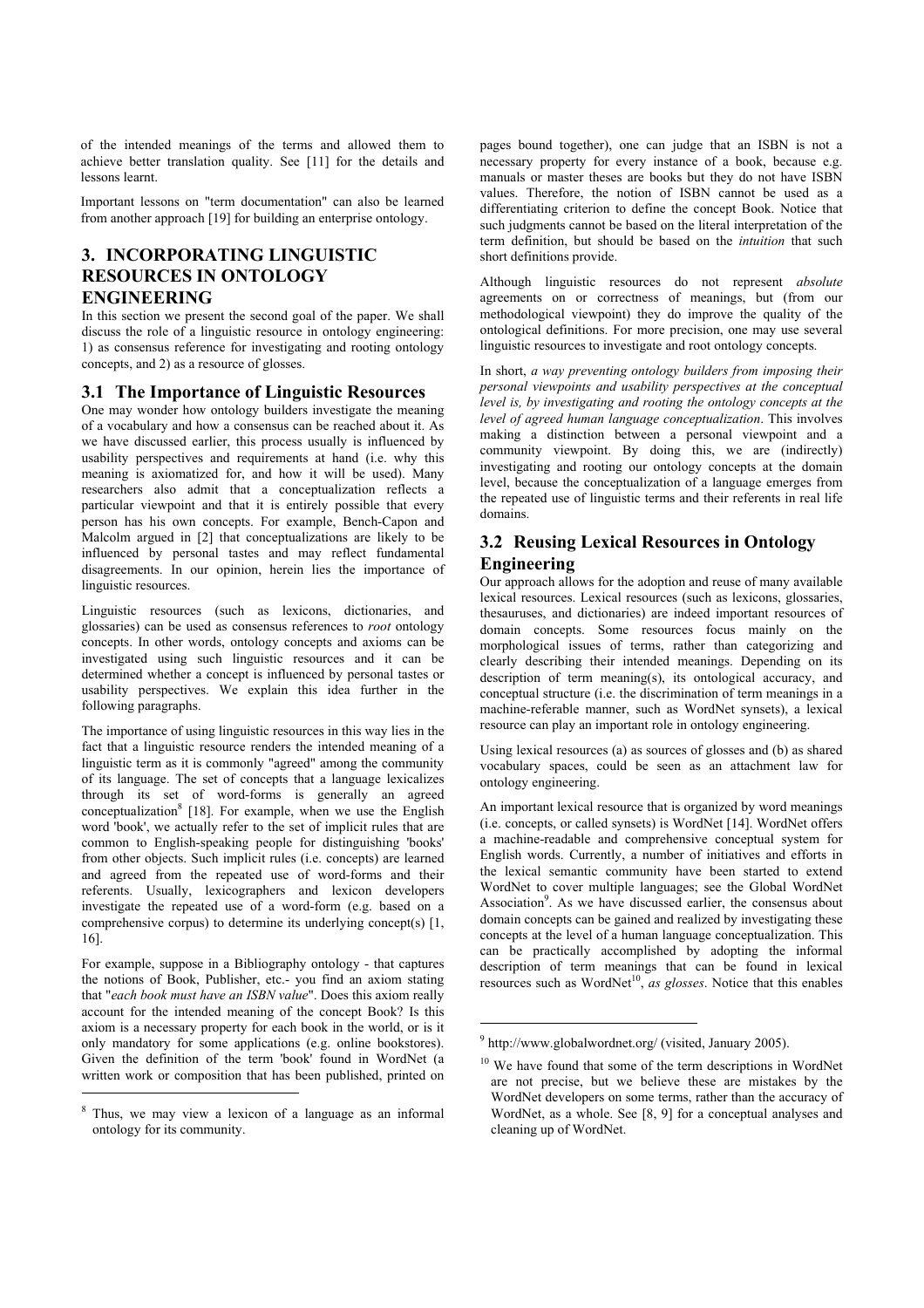a lexical resource to be a vocabulary space for the ontologies sharing its definitions.

In what follows we illustrate DogmaModeler's support of concept modeling. We focus only on the issues discussed in this paper. Other functionalities of DogmaModeler are noted at the end of this section.

When introducing a new concept, ontology builders should define its gloss. Figure 2 shows the concept-modeling window in DogmaModeler, with an example of the term 'Book' and its gloss.





To enable the adoption and reusability of linguistic resources, Figure 3 shows a screenshot of a menu of glosses of the term 'City', which are retrieved from WordNet. The idea is that after introducing a new term (i.e. typing a term in the 'Term' field in Figure 1), the DogmaModeler automatically offers a menu of glosses for this term, as in Figure 3. Ontology builders can then, choose or define a new gloss. If an existing gloss has been chosen, a reference to this gloss is recorded in the "Namespace" field, see the links shown in Figure 3. In fact, the notion of Namespace here is a typical one, such as in RDF. In other words, when building a new ontology, in this way, the definitions of concepts found in linguistic resources are adopted and reused, through the URIs in the Namespace fields.

In practice, ontology builders only introduce a new gloss for a term, if this term is not found in the "supported" linguistic resources, or in case that the retrieved glosses are not accurate or suitable.

Recall that the notion of gloss is not intended to catalog general information or to provide morphological issues about a term, as conventional dictionaries usually do. As we have discussed in section 2, a gloss has a strict intention in our approach and not just any lexical resource can be adopted. The lexicon should provide *a clear discrimination of word/term meaning(s) in a machine-referable manner, much like the synsets in WordNet*.

| <b>Import Gloss</b>                                                                                                                            |  |  |  |  |
|------------------------------------------------------------------------------------------------------------------------------------------------|--|--|--|--|
| General<br>Servers<br>Settings                                                                                                                 |  |  |  |  |
| Please choose a gloss for the term: "City"                                                                                                     |  |  |  |  |
| C None (I want to add a new gloss)                                                                                                             |  |  |  |  |
| C A large and densely populated urban area; may<br>include several independent administrative districts.<br>www.princeton.edu/~wn/concept#1061 |  |  |  |  |
| An incorporated administrative district established<br>by state charter.<br>www.princeton.edu/~wn/concept#1062                                 |  |  |  |  |
| C People living in a large densely populated municipality<br>www.princeton.edu/~wn/concept#1062                                                |  |  |  |  |
| Cancel<br>Оk<br>Help                                                                                                                           |  |  |  |  |

**Figure 3: Incorporating existing lexical resources in gloss modeling.** 

The main goals of incorporating linguistic resources in ontology engineering in this way is not only to save time in writing glosses, but mainly to communalize the word/term senses (i.e. domain concepts) that can be found in these resources, see Figure 4. In other words, we aim to reuse linguistic resources as shared vocabulary spaces in ontology engineering. In this way, semantic interoperability between different ontologies can also be enabled. For example, by using (euro)WordNet synsets [14] as a shared vocabulary space, different ontologies will be able to interoperate (or they can be easily integrated) at least freely from language ambiguity and multilingualism.

*Remark*: DogmaModeler is software tool for modeling and engineering ontologies [11]. It supports among other things: (1) the development, browsing, and management of domain and application axiomatizations, and axiomatization libraries; (2) the modeling of application axiomatizations using the ORM graphical notation, and the automatic generation of the corresponding ORM-ML; (3) the verbalization of application axiomatizations into pseudo natural language (supporting flexible verbalization templates for English, Dutch, Arabic, and Russian, for example) that allows non-experts to check, validate, or build axiomatizations; (4) the automatic composition of axiomatization modules, through a well-defined composition operator; (5) the validation of the syntax and semantics of application axiomatizations; (6) the incorporating of linguistic resources in ontology engineering; (7) a simple approach of multilingual lexicalization of ontologies; (8) the automatic mapping of ORM schemes into X-Forms and HTML-Forms; etc.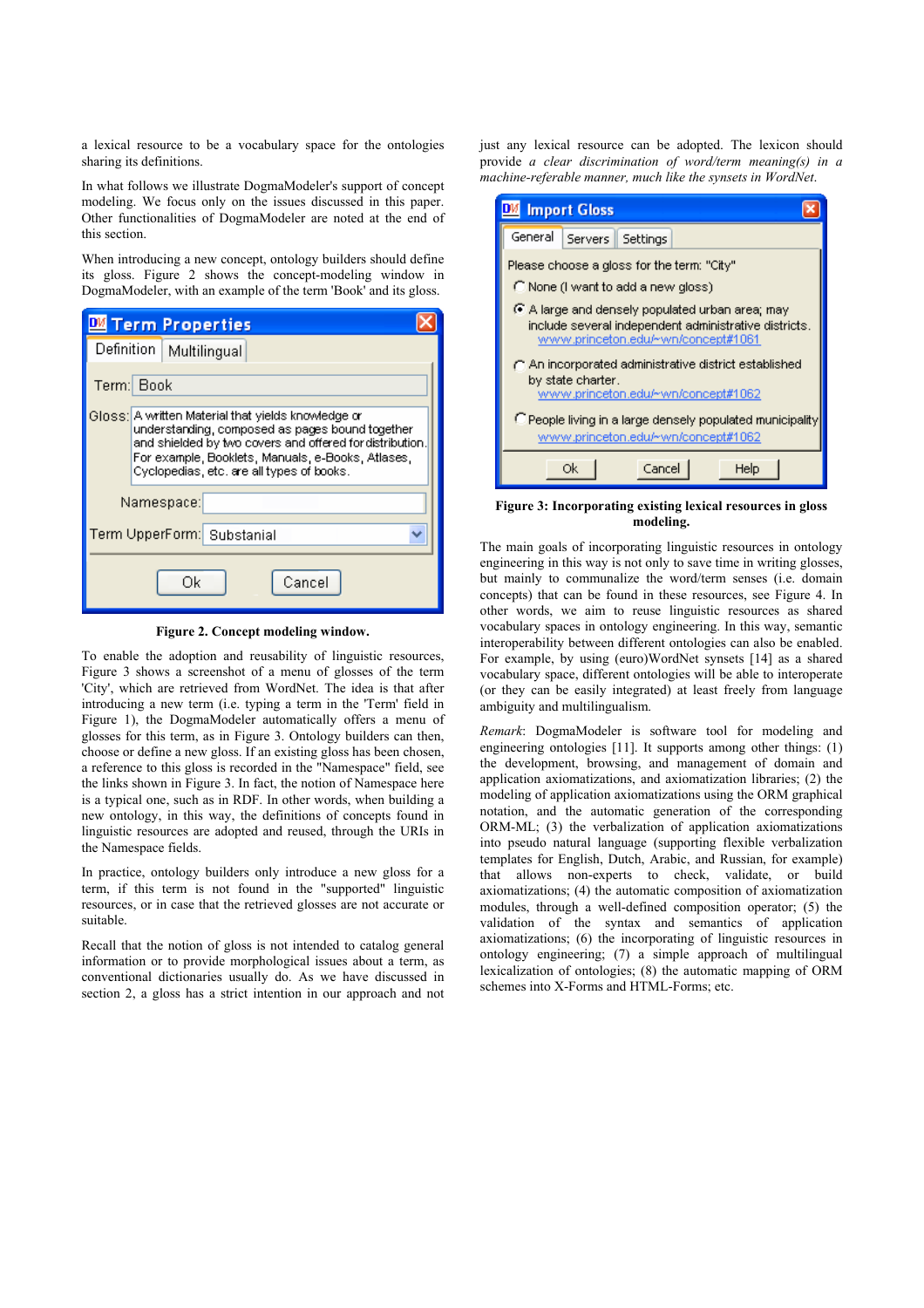

**Figure 4. A simplified example of communalizing term senses (/concepts) found in linguistic resources.** 

#### **4. CONCLUSIONS AND FUTURE WORK**

In this paper we have introduced the notion of gloss for ontology engineering purposes. In addition, we have discussed the significance of glosses in the practice of ontology engineering. The incorporation of linguistic resources in ontology engineering has been discussed and illustrated.

We plan to implement a full adoption and adaptation of WordNetalike lexicons into DogmaModeler. In addition, as gloss has a strict intention in our approach and so that not every lexical resource can be adopted, we plan to investigate how other kinds of lexicons and dictionaries such as the Cambridge dictionary can be ontologized and adopted. We aim to extract and re-engineer their meaning descriptions into machine-referable glosses, and so excluding the typical morphological and lexical issues.

We plan to investigate how much the process of writing or validating glosses can be (semi-)automated. For example, given the formal part of the ontology, a gloss can be parsed to know whether it starts with the principal/super type of the concept being defined. An other opportunity to is measure the lexical stability of each term among the ontology [3].

#### **5. ACKNOWLEDGMENTS**

We are in debt to Robert Meersman, Michael Uschold, Fausto Giunchiglia, Andriy Lisovoy, and the anonymous reviewers for their comments, discussion, and suggestions on the earlier version of this work.

## **6. REFERENCES**

[1] Brejova, B., DiMarco, C., Vinar, T., Hidalgo, S. R., Holguin, G. and Patten, C.: Finding Patterns in Biological Sequences.

Unpublished project report for CS798G, University of Waterloo, Fall 2000.

- [2] Bench-Capon T.J.M., Malcolm, G.: Formalising Ontologies and Their Relations. Proceedings of DEXA'99. (1999) pp. 250-259
- [3] Coen, G.: Database Lexicography. In the Journal of Data Knowledge Engineering. Volume 42, Number 3. 293-314  $(2002)$
- [4] Guarino, N.: The Ontological Level. In R. Casati, B. Smith and G. White (eds.), Philosophy and the Cognitive Science. Hölder-Pichler-Tempsky, Vienna: 443-456. (1994)
- [5] Gruber, T.: Toward principles for the design of ontologies used for knowledge sharing. International Journal of Human-Computer Studies, 43(5/6) (1995)
- [6] Guarino, N.: Formal Ontology in Information Systems. Proceedings of FOIS'98, IOS Press, Amsterdam. (1998) pp. 3-15
- [7] Guarino, N. and Giaretta, P.: Ontologies and Knowledge Bases: Towards a Terminological Clarification, in: Towards Very Large Knowledge Bases: Knowledge Building and Knowledge Sharing, N. Mars (ed.), pp 25-32, IOS Press, Amsterdam (1995).
- [8] Gangemi, A., Guarino, N., Borgo, S.: Conceptual Analysis of Lexical Taxonomies: The Case of WordNet Top-Level. In the second International Conference on Formal Ontology in Information Systems, FOIS 2001, Ogunquit, Maine, USA.Proceedings. ACM, 2001
- [9] Gangemi, A., Guarino, N., Oltramari, A., Borgo, S.: Cleaning-up WordNet's Top-Level. In: Proceedings of the 1st International WordNet Conference. (2002)